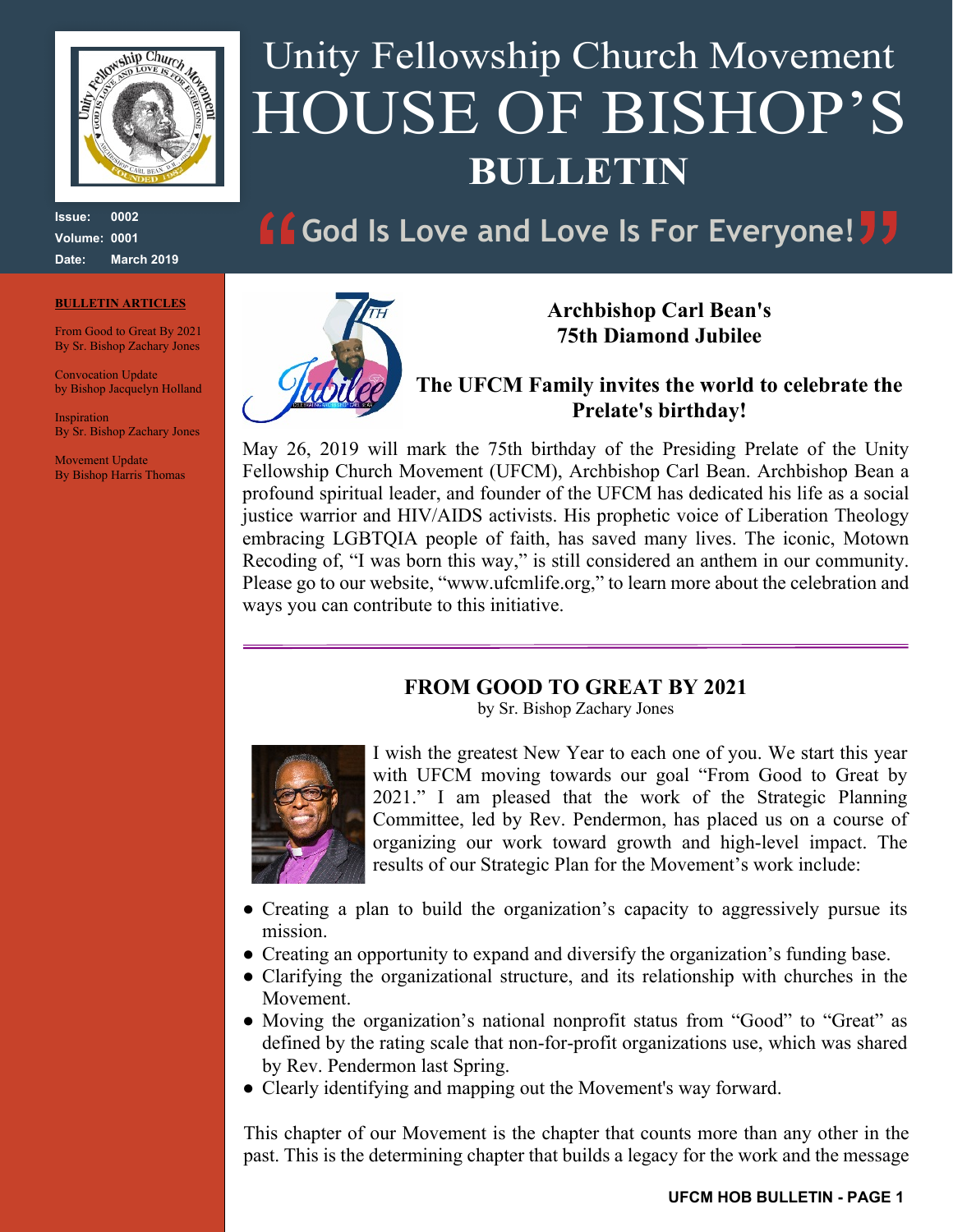"God is Love and Love is For Everyone." It creates a platform on which our new leadership can build and stand. I am always amazed at the way God brings us to a place that reflect His/Her greatness and forces us to move into our greatest selves.

Our mission remains to proclaim the sacredness of all life; thus, focusing on empowering those who have been oppressed and made to feel shame. Through an emerging international network, UFCM works to facilitate social change and improve the life chances for all who have been rejected by society's institutions and systems, with an emphasis on ministering to the needs of the LGBTQ communities.

We are asking for the participation of all our UFCM members and friends to be a part of this new move. We are blessed with tons of skills and talent within our Movement, and we must begin to build, exchange and learn from each other. The House of Bishops is excited about all that is possible.

Today we say, "Yes" beyond the boundaries, "Yes" beyond the self-imposed limitations, and "Yes" to the fact that God has called us to this place of greatness. We invite all of you to join us with your "Yes." Many members of our leadership have already committed their "Yes."

We welcome Elder Jamie Washington and Elder Jackson-Jones to the National Board as new members. Many others have said yes to various communities. If you would like to assist our national work, we need your help with the National Fundraising Committee, and the Policy and Governance Committee.

Our theme this year has been chosen by the Archbishop, "Honesty." As we turn the pages of a new chapter in our work, "Honesty" speaks to maintaining a standard of strength and integrity in our work. Our work represents an honesty that was established from the very beginning in 1982 by its founding members and our Archbishop, which has set the course and culture of UFCM, extending to this very day.

"From Good to Great by 2021" is happening each day with the work you continue to do in your local church. We all left last year's Convocation, committed to the theme of Progression, with renewed faith and power to increase outreach programs, to invite those who are on the outside of mainstream society of this country's wealth and services, and to help those who struggle to survive. We thank each of you for your work and dedication to our founder's belief that love is for everyone.



### **CONVOCATION UPDATE**

by Bishop Jacquelyn Holland

It is with great pleasure and pride that we affirm the fact that Convocation 2018 was a major success. The experience was both powerful and inspirational. The workshops and nightly services were well attended. A few new additions to the Convocation experience included the daily child care and the hospitality room. Both services helped to take the event to another level.

We are so grateful to the Jurisdiction 3 Convocation planning team for their dedication and hard work on Convocation 2018. Thank you for creating an amazing and spiritual experience. We know that Convocation 2019 will be as impactful as Convocation 2018 was.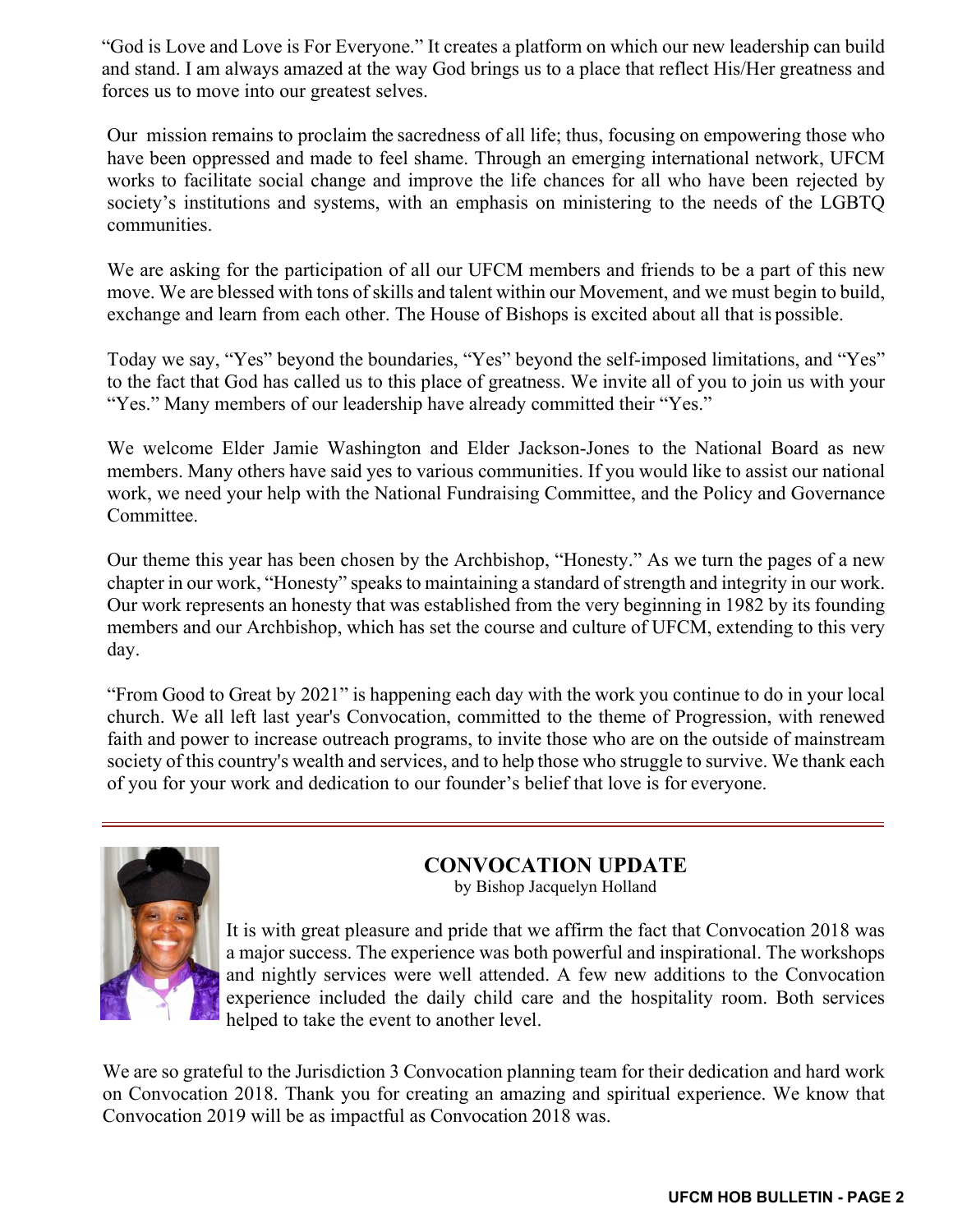The theme for Convocation 2019 is "Honesty," a word that encourages you to be thoughtful and introspective. Convocation 2019 will be October 6–13 at the Crowne Plaza, in Charlotte, NC. Registration will be via www.eventbrite.com and will begin in March, 2019. The fees are as follows: Early registration package \$140.00; Regular registration package \$170.00; Registration without the Saturday event \$120.00; One day registration \$60.00.

Get ready for an amazing and worshipful experience. Book your rooms and your register early. If you show up, I guarantee God will show out!



**INSPIRATION**

By Sr. Bishop Zachary Jones

An affirmation: "I am the manifestation of the peace of God!"

When I think of peace, I think of the Hebrew word for peace: Shalom. In the Bible, peace is more than the negative absence of armed conflict or violence. Shalom means

the positive presence of harmony and wholeness, of health and prosperity, of integration and balance. It is the peace presence of God in all our relationships, including our relationship with God, our relationship with each other, our relationship with nature, and our relationship with ourselves. According to Christopher D. Marshall, a famous author from Wellington, New Zealand, peace is when everything is as it ought to be.

Justice and peace are connected. When people try to take our rights away, there is no peace. When government systems hold back on support to the poor, there can be no peace. When people who are in authority abuse their workers, young people, congregation members, and students, there can be no peace. When people are unemployed, there can be no peace. We must demand peace for all! We must demand peace for ourselves! We must demand peace for those who cannot speak for themselves!

I find peace when I center myself in prayer; when I align myself and my thoughts with the Spirit of God. I find peace when I connect my ideas with all freedom fighters, to ensure that all of God's people can work and be educated.

God grant us peace for ourselves and peace for our land.



**MOVEMENT UPDATE** by Bishop Harris Thomas

The House of Bishops has decided to produce our bulletin quarterly (March, June, September, December) instead of monthly. Since our last bulletin, Bishop Holland celebrated her 61st birthday on December 7, 2018, Elder Leslie Burke celebrated her birthday on January 12, 2019, and both Bishop Jones (61st) and Bishop Thomas (64th) will celebrate their birthdays on March 8th and 10th, respectively. Let's

congratulate